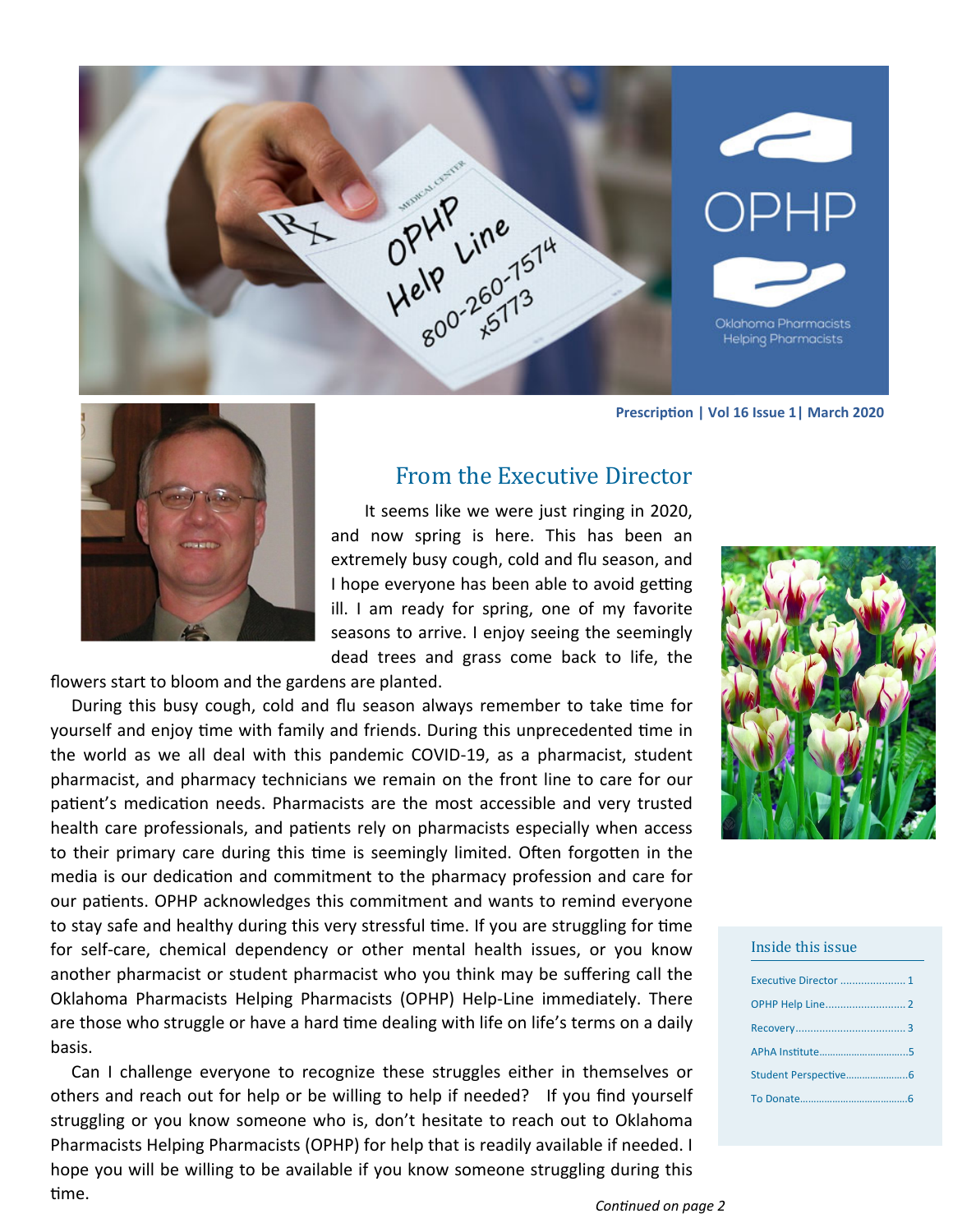# From the Executive Director continued

The advantages of self-reporting your substance use disorder or mental health issues are that you are able to get well, get in recovery, and if there are no legal issues or complaint the Oklahoma State Board of Pharmacy does not get involved. This is a tremendous opportunity, so don't let it slip away if you are suffering from a substance use disorder or other mental health issues. Call OPHP before it is too late, resulting in disciplinary action on your intern/pharmacy license or other legal consequences. In this issue of "Prescription" Enterhealth, a Dallas based treatment facility has contributed an article "How Can Faith Help With **Alcohol And Drug Addiction Recovery"** This article is very informative, detailing treatment and the difference between religion and spirituality and how it is incorporated into treatment for substance use disorder that fits all not just a few. I would like to thank Enterhealth for this article and hope our readers enjoy the information.

 On February 24, 2020, during the OPHP monthly Board of Director's meeting, OPHP invited as a guest the Oklahoma Pharmacists Association's (OPhA) Southwestern Oklahoma State University (SWOSU) College of Pharmacy student pharmacist intern to observe this meeting and learn about the crucial work of OPHP, impacting pharmacists, student pharmacists (interns), and pharmacy technicians who have fallen victim of substance use disorder or other mental health issues. This student pharmacist graciously agreed to write about her experience and what she learned at this meeting. I have included this for our readers to enjoy.

 I encourage any pharmacist or student pharmacist that may be struggling with substance use disorder or any other mental health issue, or if you know a pharmacist or student pharmacist you think may be struggling, to call the OPHP Help Line now.

# **OPHP Helpline**

# **800‐260‐7574 x5773 (statewide)**

# **405‐557‐5773 (local)**

# **OKLAHOMA PHARMACISTS HELPING PHARMACISTS (OPHP) CONTINUING EDUCATION SEMINAR**

*Mark your calendar for December 5, 2020 for the OPHP annual continuing education event* 

#### **FAMILY DYNAMICS AND RECOVERY**

Jerry Moe, National Director of the Children's Program, Hazelden-Betty Ford Foundation, Rancho Mirage, CA

#### **Saturday, December 5, 2020**

9:00 a.m.—1:00 p.m.

University of Oklahoma College of Pharmacy, Oklahoma City, OK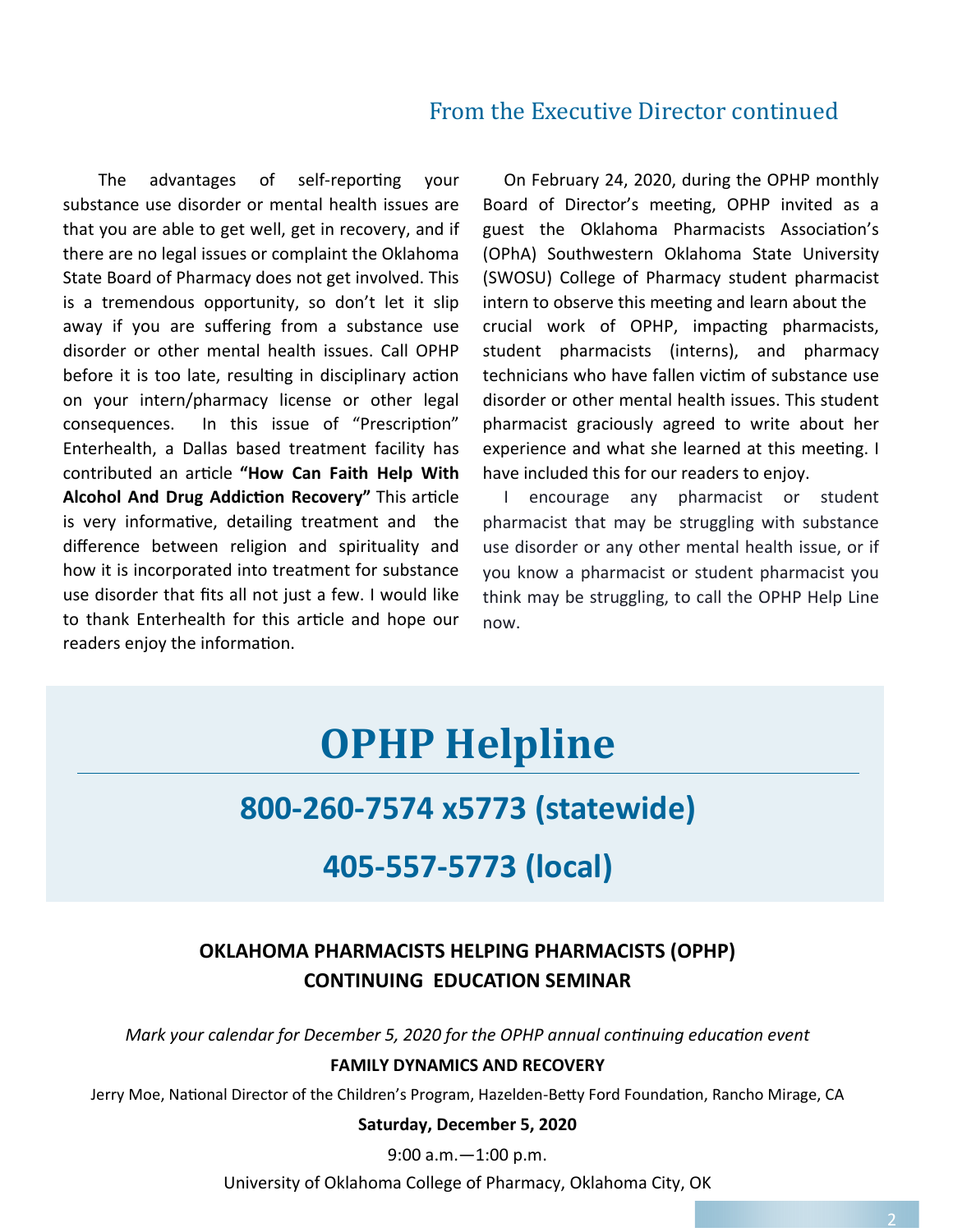



# **HOW FAITH CAN HELP WITH ALCOHOL AND DRUG ADDICTION RECOVERY**

#### **Scott Trout, Enterhealth Executive Vice President and Chief Operating Officer**

 At Enterhealth, many of the patients we treat come into our program with underlying mental illnesses, spiritual dilemmas and personal problems that need to be addressed during their treatment for alcohol or drug addiction. As many as 80% of people who come to Enterhealth for treatment come in with some kind of co-occurring issue, and to effectively help these people, we need to address both the addiction and the additional problems. We call this dual-diagnosis treatment, and it's a big part of what we do.

 To be clear, when Enterhealth refers to dual-diagnosis treatment, we mean cooccurring psychological/mental disorders such as depression, anxiety, bipolar disorder or psychosis. We also believe that addiction is a brain disease, which is supported by research from the National Institutes of Health and the American Society for Addiction Medicine. We do not subscribe to the belief that addiction is the result of a moral or spiritual failing.

 That being said, we recognize that those struggling with addiction who consider themselves religious or spiritual have unique obstacles for recovery. People of faith often grapple with what it means to abuse drugs and alcohol, which is usually at odds with their belief. Many people find strength in their faith and religion, and for patients who feel this way, treatment programs can often be enhanced by adding a spiritual component to their comprehensive treatment plan.

*ConƟnued on page 4*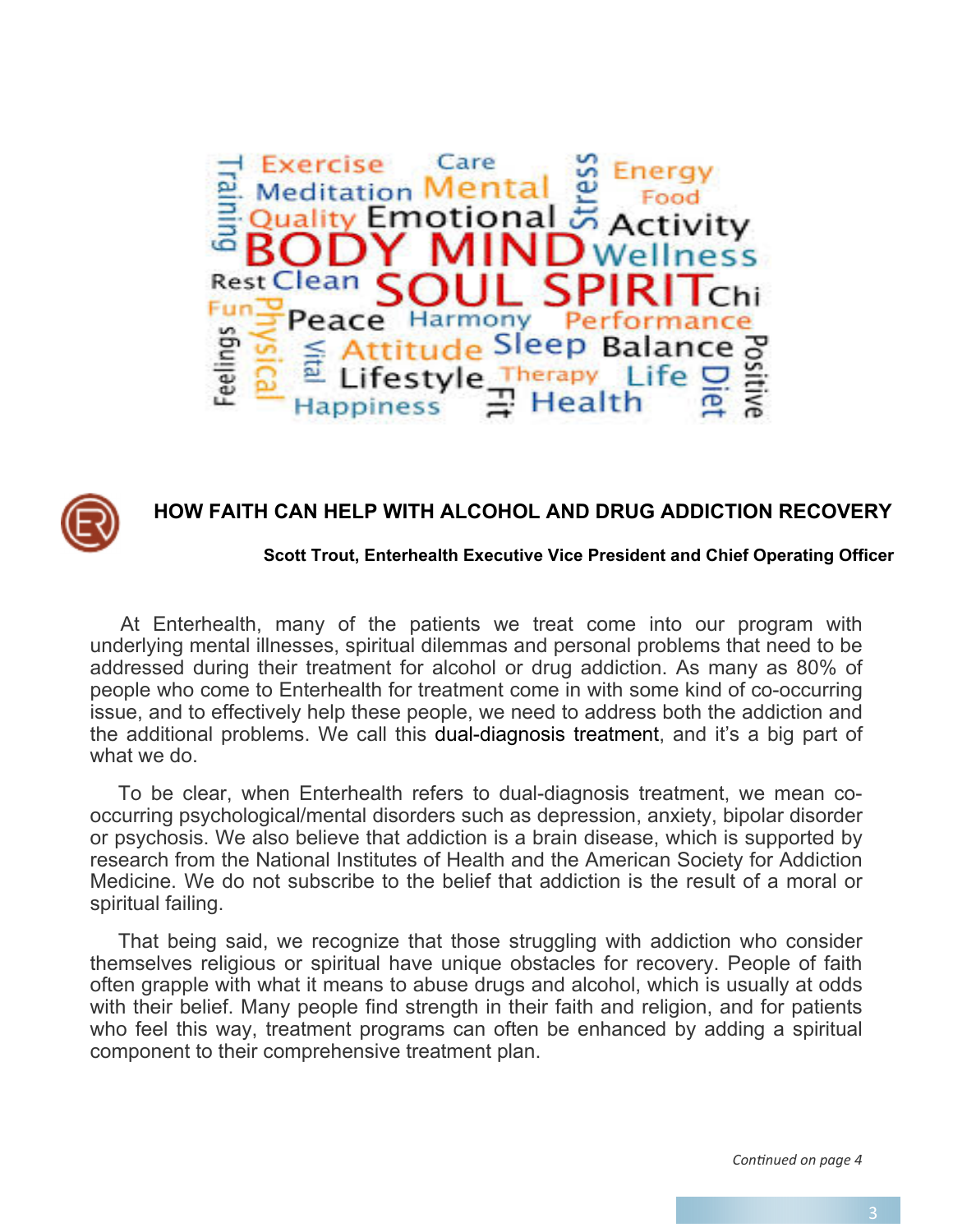### **Religion and Spirituality**

 First, it's important to make a quick distinction between religion and spirituality. Many times, these terms are thrown out more or less interchangeably, but there are distinct elements that make them different. Religion denotes organized systems of belief, and includes different faiths such as Christianity, Judaism, Islam, Buddhism, and the myriad other world religions.

 Most (if not all) people who consider themselves religious believe in a specific higher power specific to their faith (God, Allah, etc.), and many also believe in an afterlife. Religion usually also requires believers to follow specific rules, guidelines, and rituals for worship (i.e., prayer, meditation).

 Spirituality, on the other hand, does not denote belief in a specific religion or higher power. The concept of spirituality is much broader, and it tends to involve finding something outside of oneself that allows people to derive meaning and purpose in life. For example, some people feel that they have a spiritual connection to the Earth (or even more broadly, the universe) that connects them to the world and other living things.

 The key distinction here is that a person who believes that they have a spiritual connection to the Earth or the universe is not worshipping a specific higher power, and they don't typically have codified practices for worship. Spirituality also tends to be more inclusive and abstract than religion.

#### **Incorporating Spirituality into a Clinical Treatment Program**

 Most people look at the addiction treatment industry and assume there are two options: clinical treatment programs that take a very medical approach, and spiritual or religious programs/ fellowships such as Alcoholics Anonymous or Narcotics Anonymous. In reality, there is usually a good amount of overlap between these two kinds of addiction-recovery models. That's why incorporating spirituality in the clinical treatment process can be highly beneficial for those who consider religion or spirituality to be an important aspect of their lives.

 For those in treatment who are open to them, faith-based treatments can be helpful tools for self -realization and introspection. Other spiritual or religious practices, such as prayer and meditation, help patients calm themselves and allow them to realize their innermost thoughts and feelings. Prayer and meditation can also aid in recovery by helping people cope with daily struggles in ways that don't involve alcohol or drugs.

 Religious treatment programs tend to focus a great deal on prayer, and this can be helpful for some people. These support groups and treatments often promote prayer as a method to strengthen one's spirit and forge a close relationship with a higher power so that addicts feel healthy and loved enough to turn away from alcohol and drugs and turn to prayer and a higher power.

*ConƟnued on page 5*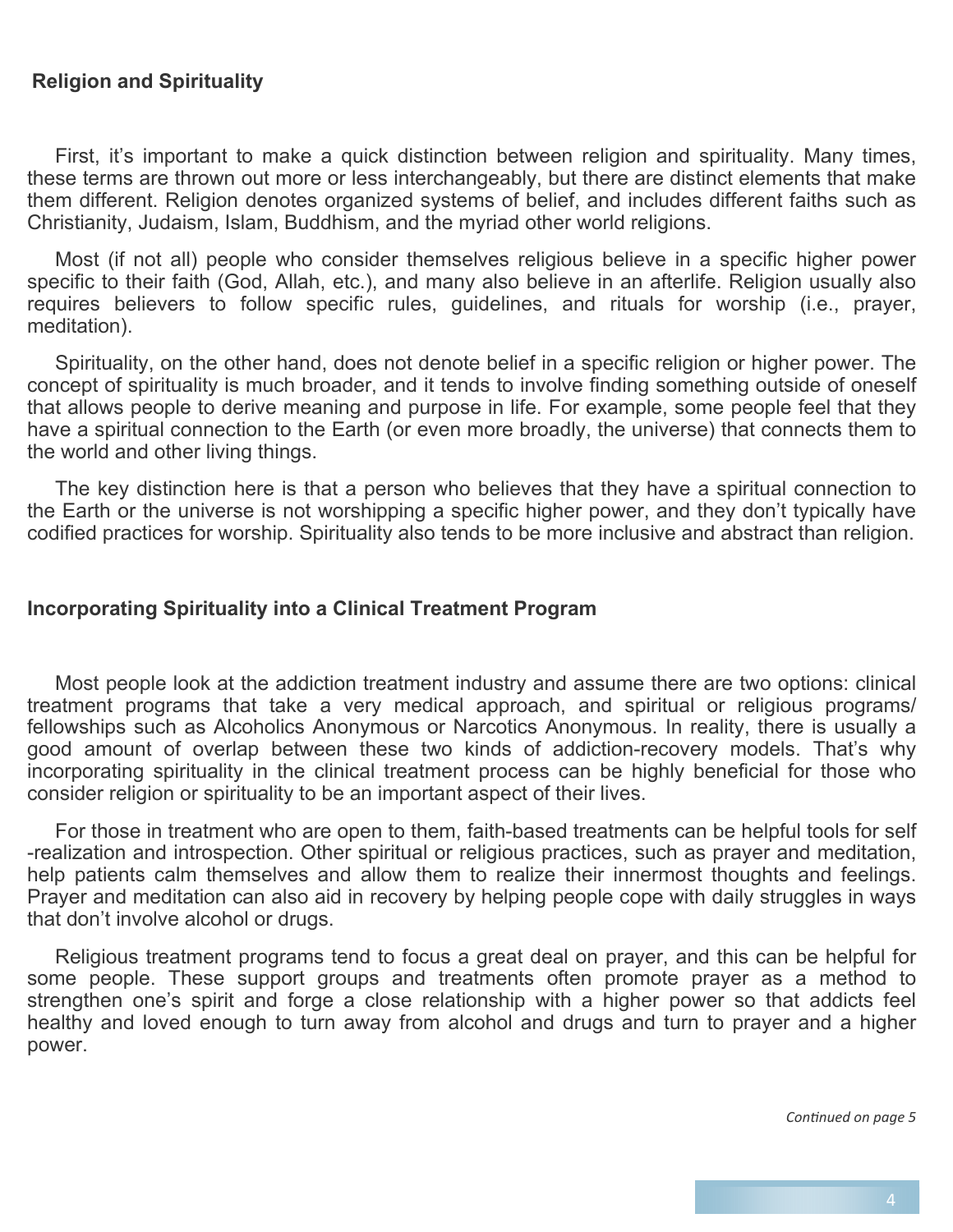### **How Enterhealth Incorporates Spirituality into Addiction Treatment**

 At Enterhealth, we know that overcoming alcohol and drug addiction is not a one-size-fits-all process. It takes time, effort, and the right treatment to be effective for all patients. That's why our team of addiction-trained physicians, psychiatrists and other specialists collaborate to create customized treatment plans for all of our patients.

 While Enterhealth maintains a strong focus on science-based medical treatment, we do recognize that faith and spiritual practices can be beneficial to patients and their family members. Faith-based components of a comprehensive plan can impart strength and hope, as well as giving the person in treatment healthy coping mechanisms to deal with stress, cravings and other difficulties associated with addiction.

 As such, Enterhealth does offer patients the option to work the 12-steps at our inpatient facility, Enterhealth Ranch. The 12-step method was originally developed by cofounders of Alcoholics Anonymous. In summary, the 12-step method involves admission that the alcoholic or addict has no control over their addiction, that they must turn themselves over to their higher power for strength, and that they need to live by a new code of behavior. The 12-step program at Enterhealth Ranch is typically led by a representative from Alcoholics Anonymous and meets at regular times several days a week.

 To learn more about drug and alcohol addiction treatment or to inquire about using Enterhealth's services for you or a loved one, call 1.800.388.4601 or visit enterhealth.com.

#### **6th Annual American Pharmacist's AssociaƟon (APhA) InsƟtute on Substance Use Disorders Scheduled**

The 6<sup>th</sup> Annual American Pharmacist's Association (APhA) Institute on Substance Use Disorders is scheduled for May 27-31, 2020 at The University of Utah, Salt Lake City, UT. This event promotes education about personal substance use disorder and its impact personally, on society and the profession of pharmacy. Each participant attending this institute can earn up to 16 hours of ACPE continuing education credit, and the student pharmacists can obtain college credit for this event. The pharmacists that attend this event annually develop a bond that last a lifetime and the fellowship is invaluable.

It is always awesome to witness the student pharmacists and new attendees, who really don't know why they are there, after attending the first night's open Alcoholics Anonymous (AA) meeting an awareness of how substance use disorder has impacted them even though they might not be aware until this meeting, setting the tone for the rest of the event.

 Oklahoma Pharmacists Helping Pharmacists (OPHP) is grateful to be able to send two (2) student pharmacists form The University of Oklahoma College of Pharmacy and two (2) student pharmacists from Southwestern Oklahoma State University College of Pharmacy, two OPHP participants and myself to this event.

In an upcoming issue of "Prescription" the student pharmacists and pharmacists OPHP is sponsoring to this institute will write about their experiences at this event, often referred to as the "Utah Experience".